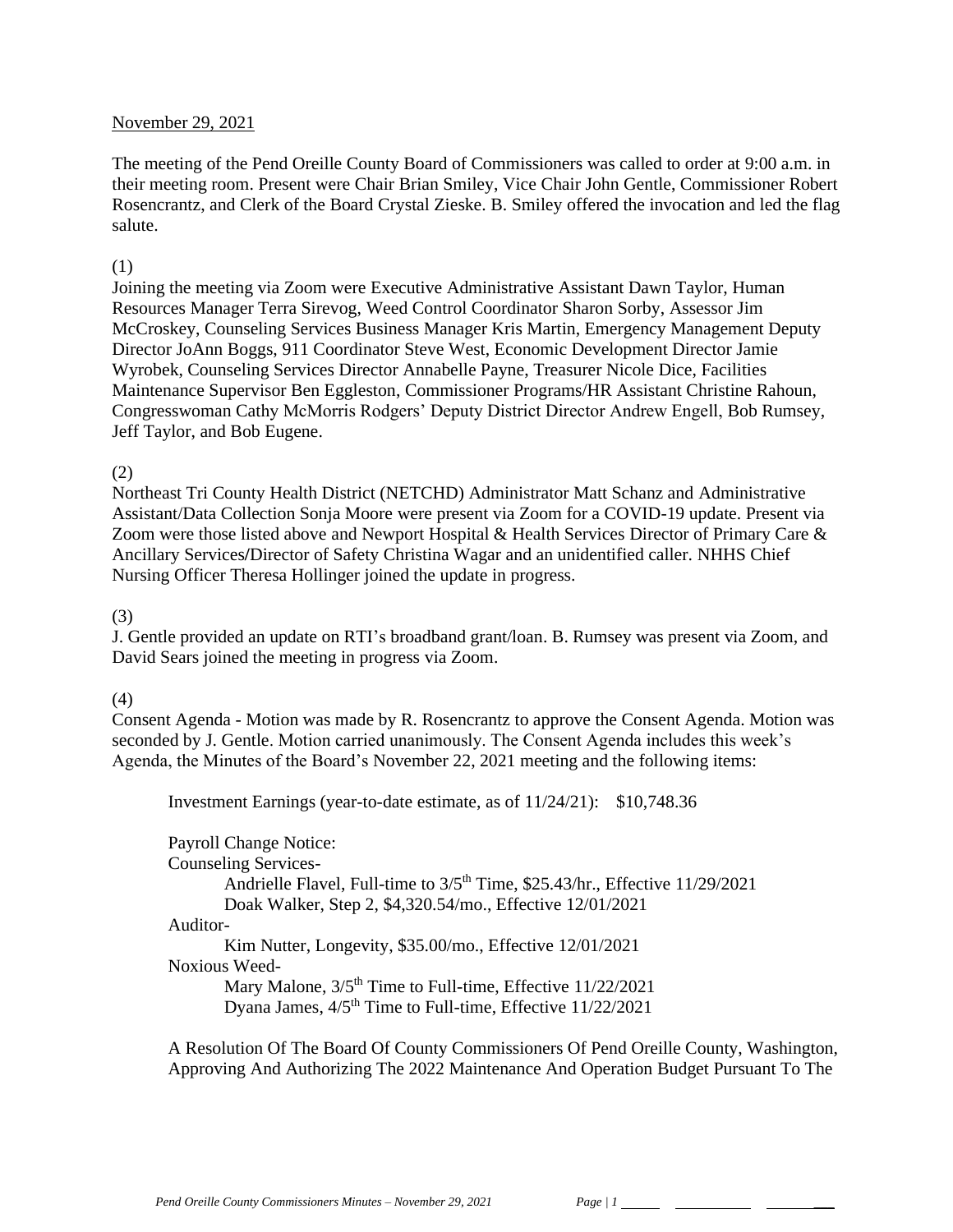Amended And Restated Interlocal Juvenile Detention Facility Agreement (Martin Hall); And Providing For Other Matters Properly Relating Thereto *RESOLUTION NO. 2021-119, COMMISSIONERS' RECORDING* 

### (5)

Sheriff Glenn Blakeslee was present for an update. Present via Zoom were B. Rumsey and D. Sears. Topics of discussion were security cameras, economic development, upcoming First Responder conference in Spokane, and staff development.

### (6)

Motion was made by J. Gentle to send a Letter of Appreciation to Kim Nutter, recognizing five years of service to POC. Motion was seconded by R. Rosencrantz. Motion carried unanimously.

# (7)

J. Gentle was excused to attend WSAC Virtual Assembly.

### (8)

The Board recessed for lunch at 11:53 a.m.

(9)

The Board held a 2022 budget workshop. Present were Auditor Marianne Nichols and Financial Manager Jill Shacklett. Present via Zoom were N. Dice, B. Rumsey, and D. Sears.

Motion was made by R. Rosencrantz to increase the county's medical contribution by \$25 per employee, as accounted for in the 2022 budget, for non-represented employees and elected officials, effective January 1, 2022. Motion was seconded by J. Gentle. Motion carried unanimously.

Motion was made by J. Gentle to approve an additional \$100 contribution for medical by the County for  $3/5<sup>th</sup>$  and  $4/5<sup>th</sup>$  employees, effective January 1, 2022. Motion was seconded by R. Rosencrantz. Motion carried unanimously.

### (10)

Prosecuting Attorney Dolly Hunt was present via Zoom for a legal update. Present via Zoom were B. Rumsey and D. Sears. Discussed were public defender contracts and dissolution of Cemetery District No. 2.

# (11)

The Board met in executive session to review the performance of a public employee pursuant to RCW  $42.30.110(1)(g)$  for 30 minutes, from 3:30 p.m. to 4:00 p.m. Present was Public Works Director Mary Jensen.

### (12)

Public Comment –B. Rumsey was present but did not provide comment.

### (13)

Meeting continued to November 30.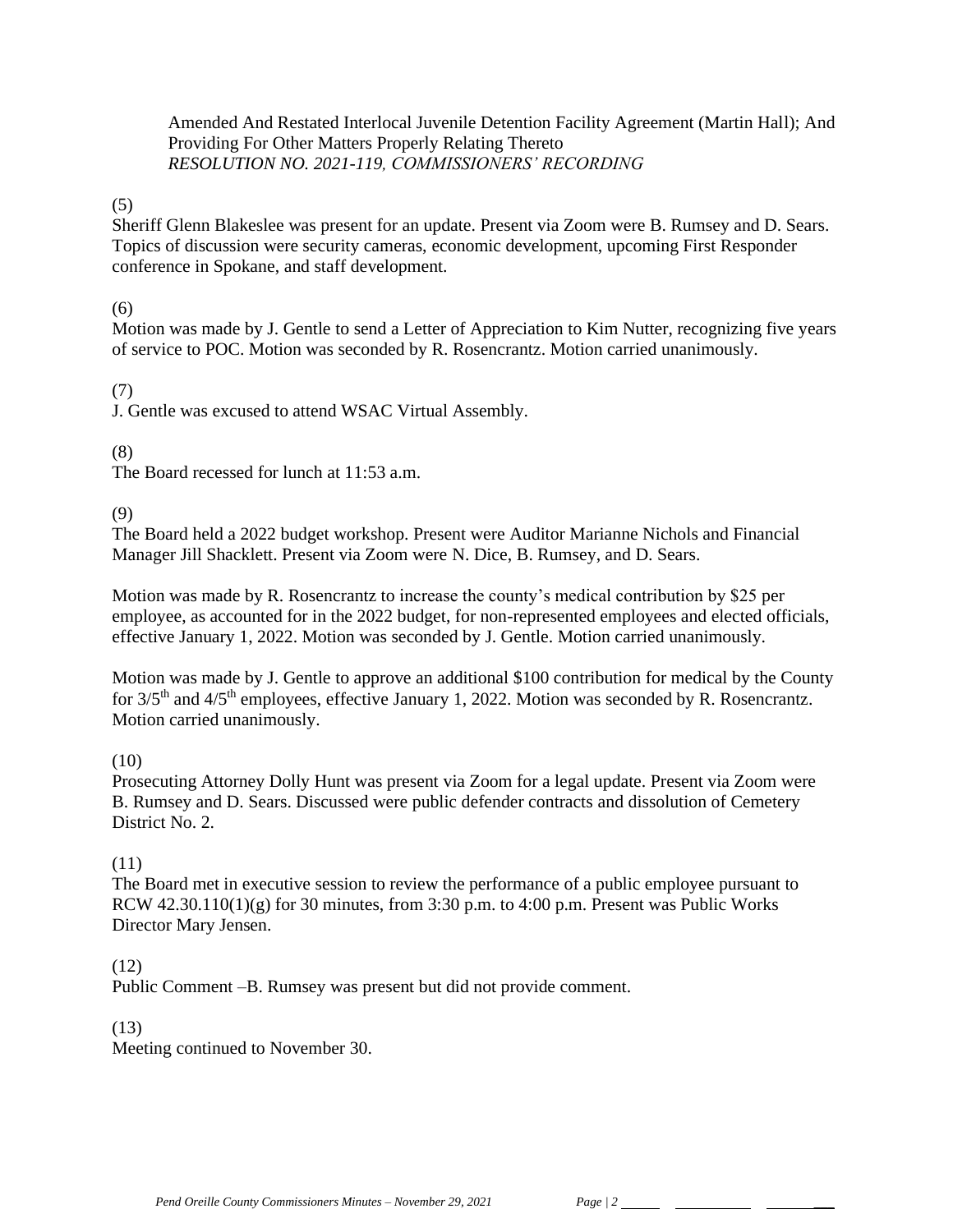#### November 30, 2021

The meeting resumed at 9:00 a.m. with B. Smiley, J. Gentle, R. Rosencrantz, and C. Zieske present.

#### (14)

Mary Jensen was present for a Public Works update. Also in attendance was Solid Waste Coordinator Amanda Griesemer.

a) A discussion was held on the Sno Park amendment. Motion was made by J. Gentle to approve the amended agreement #WR 921-064 between Washington State Parks and Recreation Commission and Pend Oreille County Department of Public Works. Motion was seconded by R. Rosencrantz. Motion carried unanimously.

Interagency Agreement Between Washington State Parks And Recreation Commission And Pend Oreille County Department Of Public Works Agreement #WR 921-064 *(Amending A-2020-01) AGREEMENT NO. 2021-52, COMMISSIONERS' RECORDING*

b) M. Jensen presented new bylaws, approved by the Parks Board. Fleet Manager Brian Egland joined the meeting in progress. Motion was made by R. Rosencrantz to approve the 2021 Parks Board Bylaws. Motion was seconded by J. Gentle. Motion carried unanimously.

Pend Oreille County Parks and Recreation Advisory Board By-Laws—*Adopted 11/30/2021*

c) B. Egland requested approval for the brush cutter repair. Motion was made by J. Gentle to approve the transmission repair on a 2019 John Deere 6120E brush cutter from Papé Machinery for the amount of \$12,728.67, which includes sales tax. Motion was seconded by R. Rosencrantz. Motion carried unanimously. B. Egland left the update.

d) Motion was made by R. Rosencrantz to approve and sign resolution R-2021-120 for the 2021 Sheriff's HVAC replacement contract with Pro Mechanical Services, Inc. Motion was seconded by J. Gentle. Motion carried unanimously. D. Sears joined the meeting in progress via Zoom.

Resolution Regarding Approval of the 2021 Sheriff's HVAC Replacement Contract with Pro Mechanical Services, Inc. *RESOLUTION NO. 2021-120, COMMISSIONERS' RECORDING* 

e) M. Jensen presented a request for a salary correction. T. Sirevog joined the meeting. A salary study and informational packet prepared by A. Griesemer were reviewed. The Board tabled the issue until a revised job description and thorough salary study of 10 like-sized counties can be conducted.

### (15)

The Board held a discussion on Capital Projects. Present were B. Eggleston, Mary Jensen, N. Dice, M. Nichols, J. Shacklett, and present via Zoom was D. Sears. Proposed projects for 2022 are security upgrades, window coverings, HVAC, paving, and ADA doors.

### (16)

4-H Youth Development/Master Gardeners Volunteer Coordinator Beverly Sarles was present via Zoom for an update. Also present via Zoom was D. Sears. An update was provided on SNAP-Ed at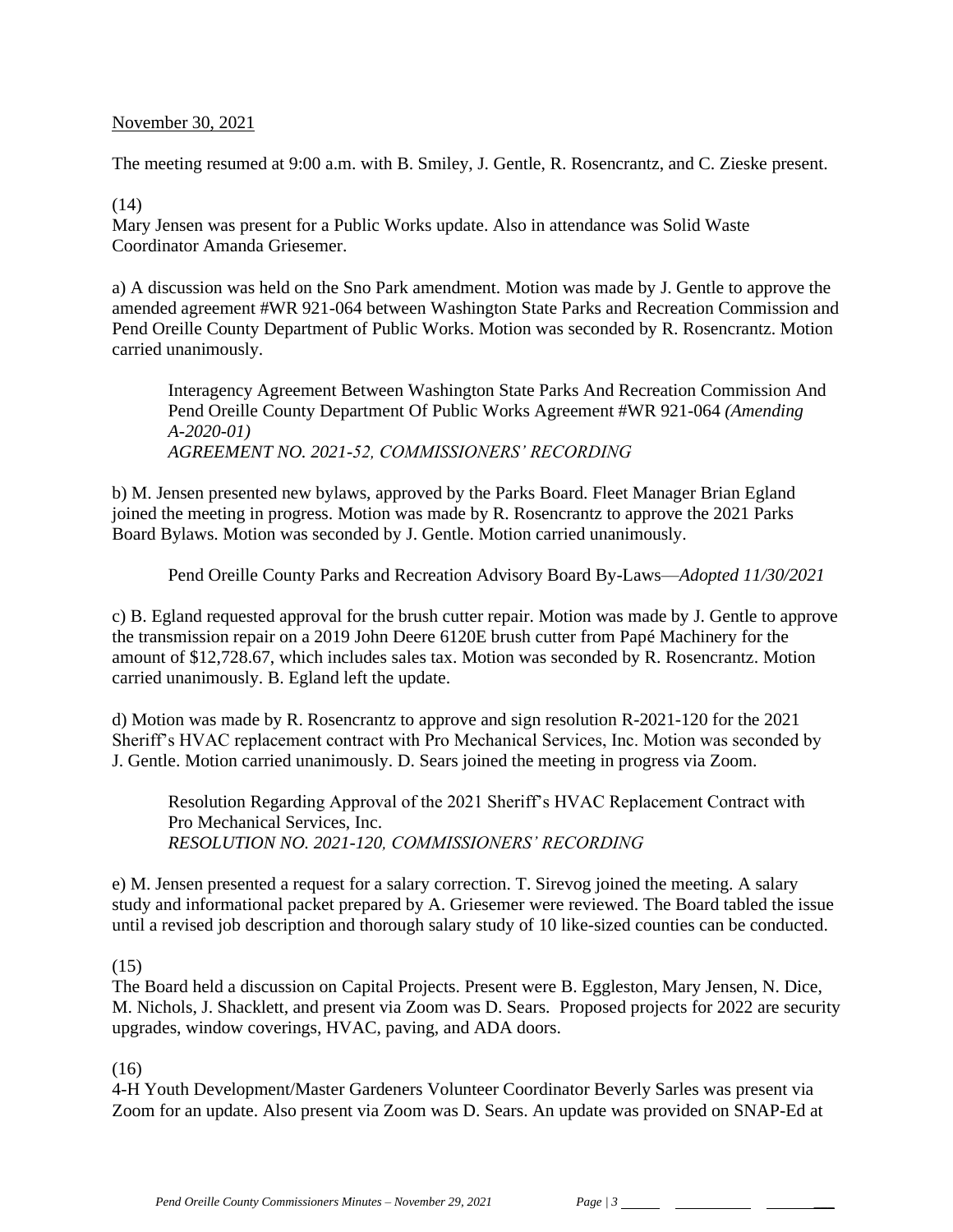Newport School District, healthy food tastings at schools, food bank donations, upcoming Master Gardener classes, and budget.

(17)

The Board held a discussion on Public Defender contracts. Present were Attorneys Brett Billingsley and Carson Van Valkenburg, M. Nichols, and J. Shacklett, and via Zoom were Attorney Derek Reid, District Court Judge Robin McCroskey, D. Hunt, and D. Sears.

(18)

The Board recessed for lunch at 12:34 p.m.

## (19)

ITS Director Shane Flowers was present to discuss a Programmer job description. Also present were County Clerk Tammie Ownbey, District Court Administrator/Judicial Assistant Rachel Johnson, and via Zoom was D. Sears. The position was tabled until union approval is received for job description.

### (20)

A POC redistricting discussion was held. Present was M. Nichols, and via Zoom were GIS Manager Josh Shelton, Public Utility District General Counsel & Assistant General Manager Tyler Whitney, Pend Oreille Valley Railroad Manager Kelly Driver, and D. Sears.

## (21)

The Board met in executive session pursuant to RCW 42.30.140(4)(b) for collective bargaining for 30 minutes, from 2:30 p.m. to 3:00 p.m. Present were T. Sirevog and J. Shacklett.

### (22)

Six-Year Transportation Program (STIP) Workshop. Present were County Engineer Don Ramsey, Assistant County Engineer George Luft, Senior Design & Construction Engineer Eric Roth, M. Jensen, and via Zoom was D. Sears.

### (23)

The Board recessed to attend the retirement recognition of Department of Licensing Supervisor Linda Brown, from 4:00 p.m. to 4:10 p.m.

### (24)

Motion was made by R. Rosencrantz to authorize Mary Jensen to advertise and hire one temporary winter Road Maintenance Technician to plow snow. Motion was seconded by J. Gentle. Motion carried unanimously.

### (25)

Meeting continued to December 1.

### December 1, 2021

The meeting resumed at 1:01 p.m. with B. Smiley, J. Gentle, R. Rosencrantz, and C. Zieske present.

### (26)

2022 Budget Review-Tri-County Superior Court/Juvenile. Present were M. Nichols, J. Shacklett,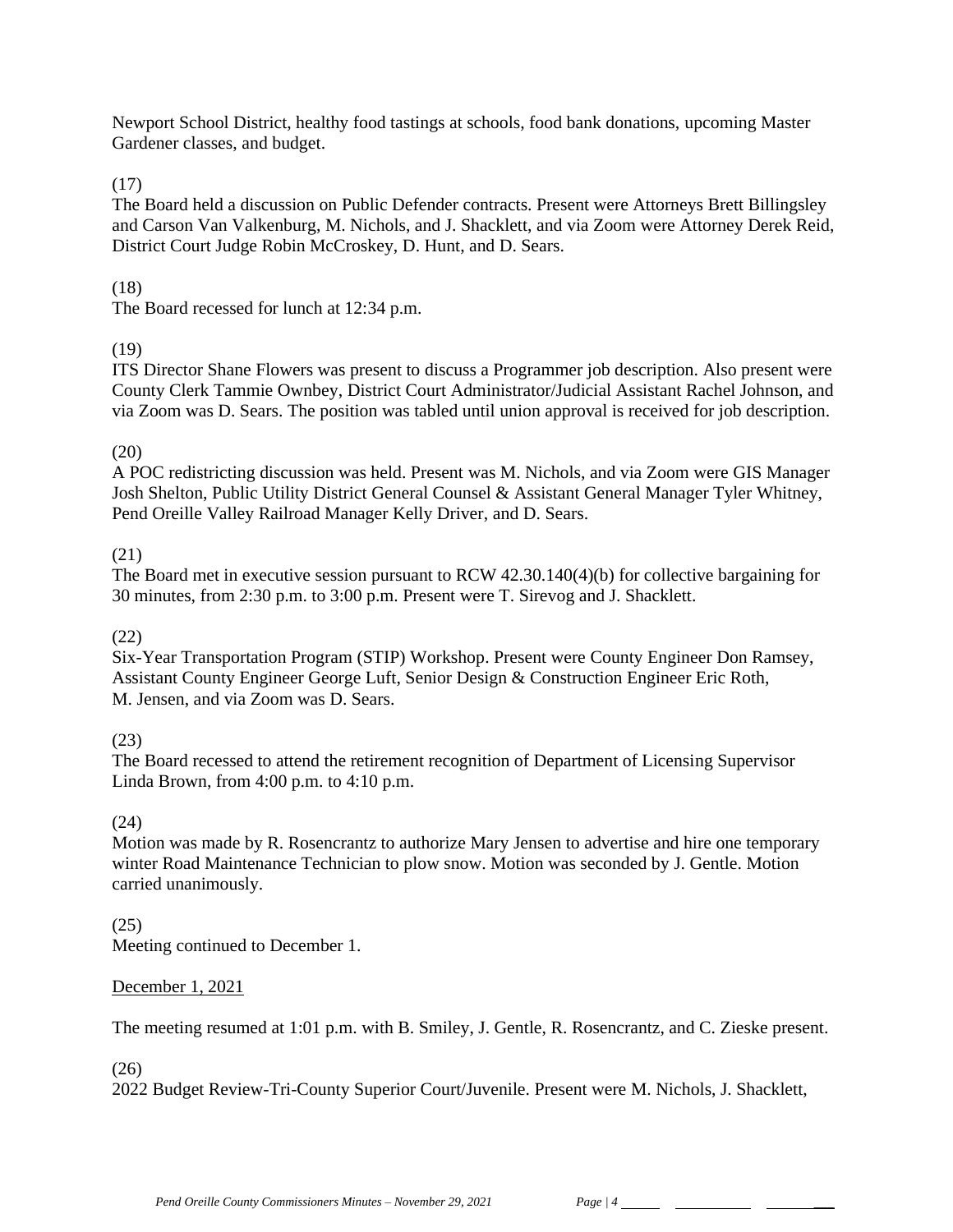T. Ownbey, and via Zoom were Judge Jessica Reeves, Stevens County Commissioners Wes McCart and Mark Burrows, and Chief Deputy Auditor Jill Jacobs; Ferry County Commissioners Nathan Davis, Michael Heath, and Derek Gianukakis. Joining the meeting in progress via Zoom were Stevens County Commissioner Greg Young, and R. McCroskey.

a) Motion was made by M. Heath to approve the job description for the Juvenile Court Probation Manager. Motion was seconded by J. Gentle. Motion carried unanimously.

b) A discussion was held on a one-time correction of salaries for three employees in Superior Court, including Superior/Juvenile Court Administrator Evelyn Bell, Deputy Court Administrator Pam Ray, and Superior Court Part-time Administrative Assistant Megan Ray. Motion was made by J. Gentle to move Evelyn Bell to a new salary of \$92,130, as of January 1, 2022. Motion was seconded by W. McCart. Motion carried unanimously.

c) Motion was made by R. Rosencrantz to move Pam Ray to a salary of \$55,000, effective January 1, 2022. Motion was seconded by M. Burrows. Motion carried unanimously.

d) Motion was made by J. Gentle to move Megan Ray to compensation of \$22,464, effective January 1, 2022. Motion was seconded by W. McCart. Discussion included W. McCart stating that M. Ray's time is paid at \$18 per hour for 24 hours/week. Motion carried unanimously.

e) W. McCart explained that the budget is nearly finalized, with the exception of less than \$1,000 in changes expected. He will make those revisions then make the final budget available to the Counties for final incorporation and approval at their 2022 budget hearings. Motion was made by W. McCart to approve the 2022 Tri-County Superior Court budget, in concept. Motion was seconded by R. Rosencrantz. Motion carried unanimously.

f) Motion was made by W. McCart to set the salary at \$63,600 for the Juvenile Court Probation Manager and appoint Geri Newport in that position. Motion was seconded by J. Gentle. Motion carried unanimously.

g) Discussion was held on the Juvenile Court Probation Counselors and their compensation. Motion was made by W. McCart to increase the salary for Joe and the contribution for Cindy Delay to \$53,650. Motion was seconded by J. Gentle. Motion carried unanimously.

h) The Assistant Probation position was discussed. Motion was made by W. McCart to place Dave Klingensmith's salary at \$26,802. Motion was seconded by N. Davis. Motion carried unanimously.

i) The Tri-County Juvenile Court 2022 budget was reviewed. Wes will recalculate the benefits, expecting a slight change in numbers. Motion was made by W. McCart to approve the Juvenile budget, in concept. Motion was seconded by M. Heath. Motion carried unanimously.

### (27)

Correspondence Received:

- 11.26 South Pend Oreille Fire & Rescue- Levy Certification and Ordinance/Resolution No. 11.18.2021
- 11.27 Pend Oreille County Fire District 2- Levy Certification and Ordinance/Resolution No. 11.22.2021
- 11.28 Pend Oreille County Library- Levy Certification and Ordinance/Resolution No. 2021-101